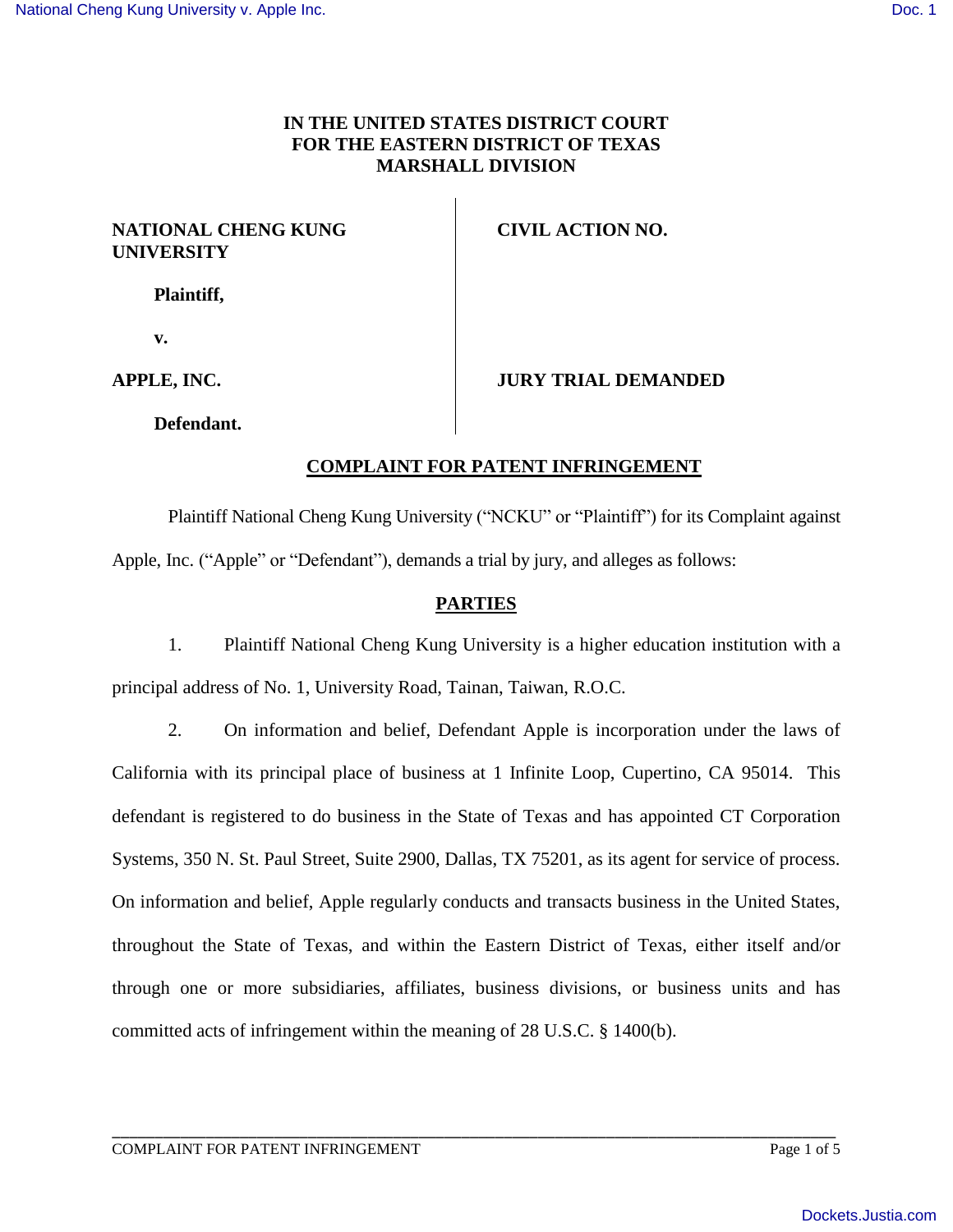#### **JURISDICTION AND VENUE**

3. This action arises under the Patent Laws of the United States, namely, 35 U.S.C. §§ 1 et seq. This Court has exclusive subject matter jurisdiction over this action pursuant to 28 U.S.C. §§ 1331 and 1338(a).

4. Venue is proper in this district under 28 U.S.C. §§ 1391(b)(2) and (c) and/or 1400(b). On information and belief, Apple has transacted business in this district, and has committed acts of patent infringement in this district, by the making, using and/or selling of devices having a voice activated assistant, including those devices commonly referred to as "iPhones" and "iPads."

5. On information and belief, Apple is subject to this Court's general and specific personal jurisdiction because: Apple has minimum contacts within the State of Texas and the Eastern District of Texas and, pursuant to due process and/or the Texas Long Arm Statute, Apple has purposefully availed itself of the privileges of conducting business in the State of Texas and in the Eastern District of Texas; Apple regularly conducts and solicits business within the State of Texas and within the Eastern District of Texas; and causes of action arise directly from Apple's business contacts and other activities in the State of Texas and in the Eastern District of Texas.

#### **COUNT I INFRINGEMENT OF U.S. PATENT NO. 7,561,078**

6. NCKU is the owner of all rights, title and interest to United States Patent No. 7,561,078 ("the '078 Patent") entitled "System and Method for Encoding A Data Sheet." The '078 Patent was issued on July 14, 2009 after a full and fair examination by the United States Patent and Trademark Office. The application leading to the '078 Patent was filed on November 9, 2007. Attached as Exhibit "A" is a copy of the '078 Patent.

\_\_\_\_\_\_\_\_\_\_\_\_\_\_\_\_\_\_\_\_\_\_\_\_\_\_\_\_\_\_\_\_\_\_\_\_\_\_\_\_\_\_\_\_\_\_\_\_\_\_\_\_\_\_\_\_\_\_\_\_\_\_\_\_\_\_\_\_\_\_\_\_\_\_\_\_\_\_\_\_\_\_\_\_\_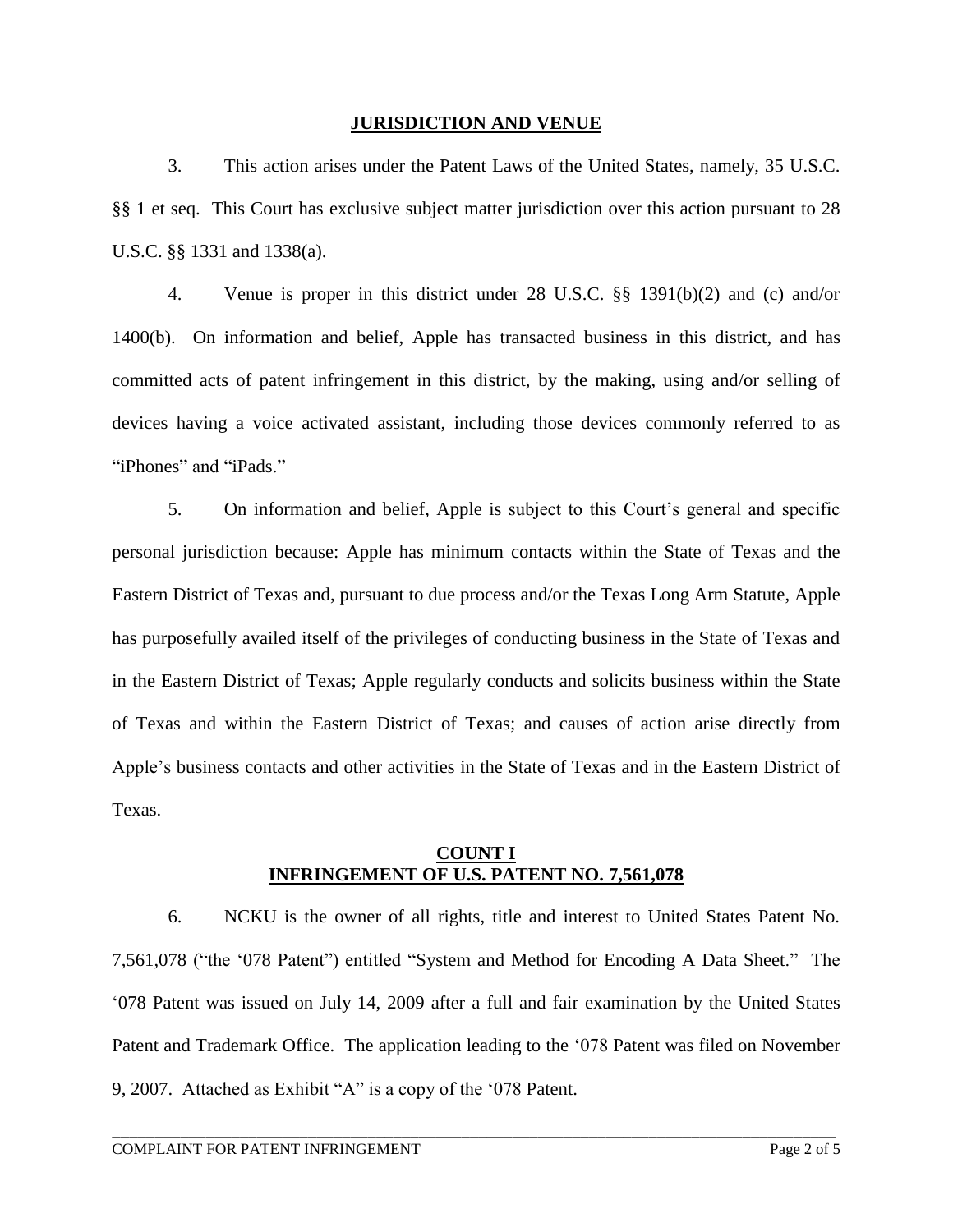7. The '078 Patent is generally directed to an improved encoding system for encoding a video data set.

8. On information and belief, Apple has been and now is infringing the '078 Patent in the State of Texas, in this judicial district, and elsewhere in the United States by making, using, importing, selling or offering to sell devices used to determine the similarity between an input speech data and sample speech date ouch devices that incorporate methods, and system units according to the '078 Patent. On information and belief, examples of Apple products that infringe the '078 Patent include, but are not limited to, all Apple products using block-orientated motion compensation video compression as embodied in the ITU-T H.264 Standard, including Apple FaceTime and Apple QuickTime. Apple is thus liable for infringement of the '078 Patent pursuant to 35 U.S.C. § 271.

9. To the extent that facts learned in discovery show that Apple's infringement of the '078 Patent is or has been willful, NCKU reserves the right to request such a finding at the time of trial.

10. As a result of Apple's infringement of the '078 Patent, NCKU has suffered monetary damages in an amount not yet determined, and NCKU will continue to suffer damages in the future unless Apple's infringing activities are enjoined by this Court.

11. Unless a permanent injunction is issued enjoining Apple and its agent, servants, employees, representatives, affiliates, and all others acting on or in active concert therewith from infringing the '078 Patent, NCKU will be greatly and irreparably harmed.

#### **PRAYER FOR RELIEF**

WHEREFORE, NCKU respectfully requests that this Court enter: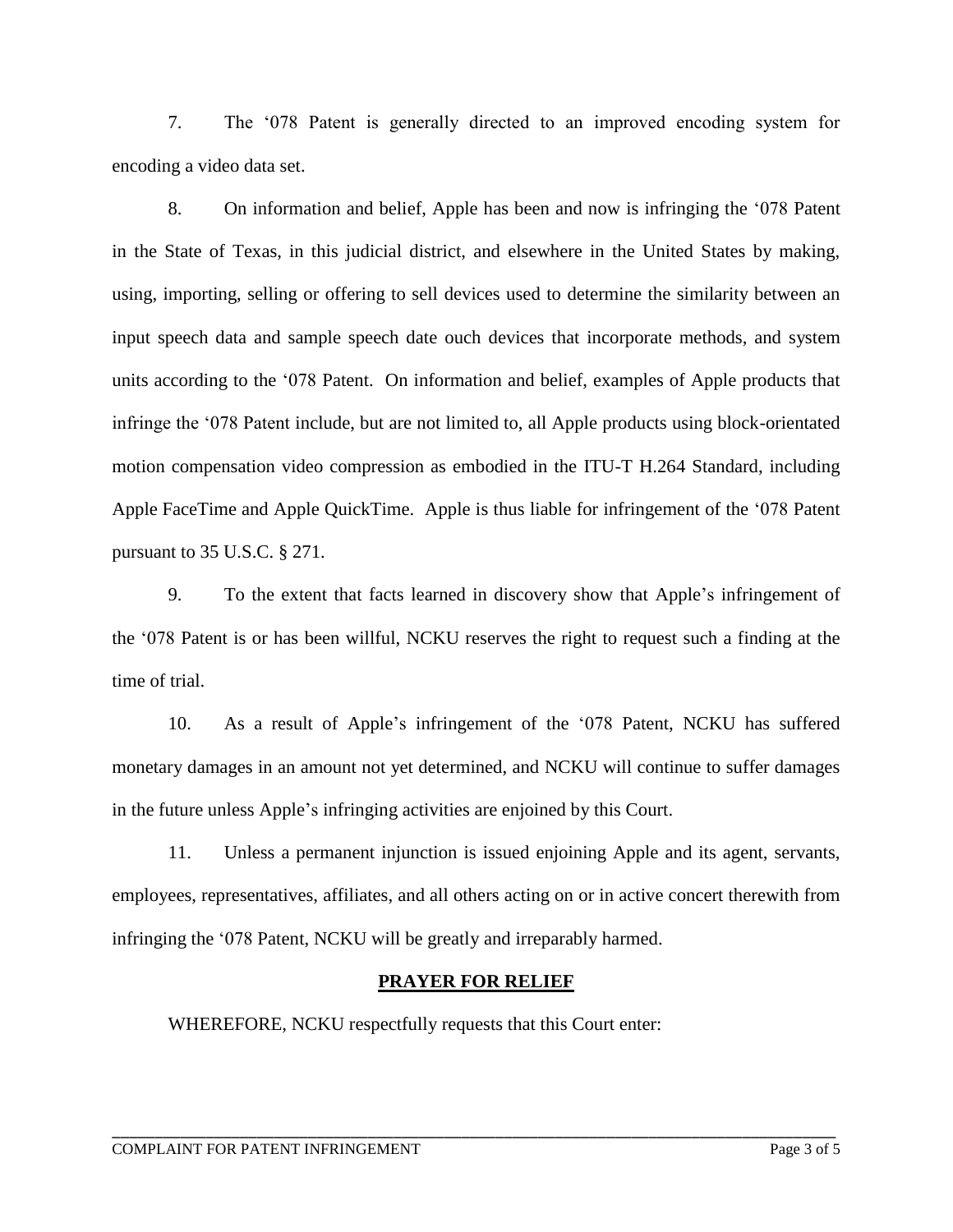A. A judgment in favor of NCKU that Apple has infringed the '078 Patent, and that such infringement was willful;

B. A permanent injunction enjoining Apple and its officers, directors, agents, servants, affiliates, employees, divisions, branches, subsidiaries, parents, and all others acting in active concert therewith from infringing the '078 Patent;

C. A judgment and order requiring Apple to pay NCKU its damages, costs, expenses, and prejudgment and post-judgment interest for Apple infringement of the '078 Patent as provided under 35 U.S.C. § 284;

D. An award to NCKU for enhanced damages resulting from the knowing, deliberate, and willful nature of Apple's prohibited conduct with notice being made at least as early as the date of the filing of this Complaint, as provided under 35 U.S.C. § 284;

E. A judgment and order finding that this is an exceptional case within the meaning of 35 U.S.C. § 285 and awarding to NCKU its reasonable attorneys' fees; and

F. Any and all other relief to which NCKU may show itself to be entitled.

# **DEMAND FOR JURY TRIAL**

NCKU, under Rule 38 of the Federal Rules of Civil Procedure, requests a trial by jury of any issues so triable by right.